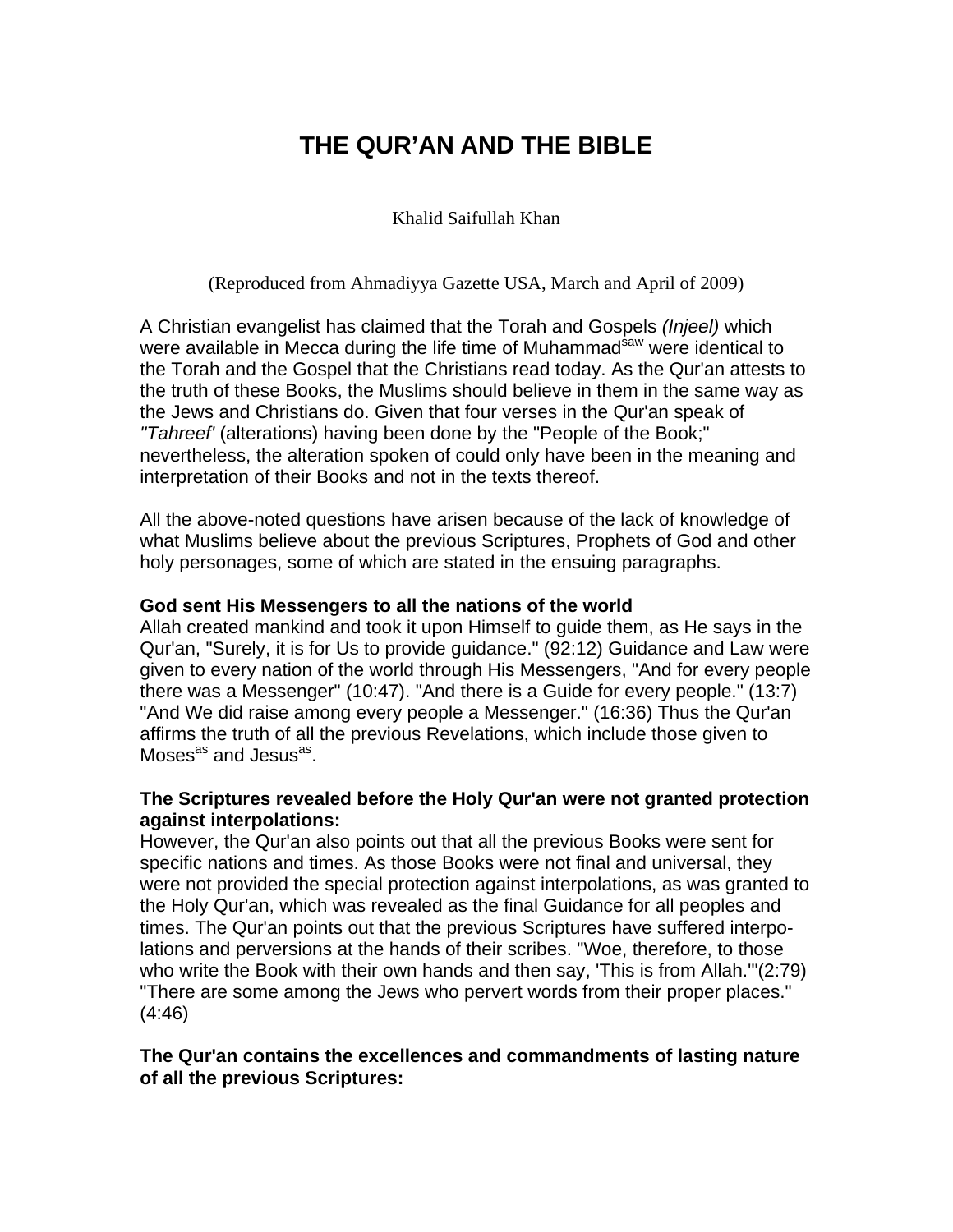The Qur'an claims to be the culmination of all the previous Revelations, and contains the fundamental teachings of all the previous Prophets and Scriptures. Referring to the previous Prophets and their Books, God says to the Muslims: "These are they whom Allah guided, so follow their guidance." (6:91) "A Messenger from Allah, who recites unto them the pure Scriptures, wherein are the lasting commandments." (98:2-3) Thus the Qur'an is a compendium of all that is good, lasting and imperishable in the teaching of all the previous Scriptures with a lot more, which was needed for perfection of the guidance. Thus the Qur'an stands as a Guardian over all the previous Books, affirming the truth contained in them and correcting the errors caused by interpolations. As guidance was provided by God to every people, Islam does not claim a monopoly on Truth.

#### **The** *'Tauraat'* **and** *'lnjeel' mentioned* **in the Qur'an do not refer to the current Old and New Testaments, but to the original Revelations sent to Moses and Jesus**

It should also be noted that when the Qur'an refers to *Taurat* (Torah) or *Injeel*  (Gospel), it does not mean the present Old Testament and the New Testament. According to the Qur'an, the *'Tauraat'* is the name given to the Revelations sent to Moses and *the 'Injeel'* the Revelations sent to Jesus. What the Qur'an says is that the Torah and the Gospel in their original form were revealed by God to Moses and Jesus respectively. (3:3-4) It may be noted that the current 'Old Testament' is a collection of the books of various Israeli Prophets, including the Pentateuch of Moses. (i.e. the Revelation originally contained in the Pentateuch (the five Books of Moses i.e., Genesis, Exodus, Leviticus, Numbers and Deuteronomy).

Similarly, when the Qur'an mentions the '*Injeel,'* it refers only to the Revelation or the Book that was originally granted to Jesus. These revelations were not preserved in the form of one book. If they were collected, in one collection that is not available today. However, some of those revelations have been preserved in the New Testament (the first four and other books), and many of Jesus' revelations may have been lost. The 'New Testament' comprises of three parts, (I) Four Gospels written by Matthew, Mark, Luke and John, between 60 and 95 AD. (2) Acts, which is the history of the Church, written by Luke in 65 AD. (3) Epistles, which comprise letters, which were mostly written by Paul; and (4) Revelation which was written by John in 95 AD. As there was no Prophet of God between Jesus and Muhammad<sup>saw</sup>, the Qur'an does not recognize the Acts, the Epistles and the Book of 'Revelation,' as part of *'Injeel.'* According to the Qur'an, interpolations were made in the *'Tauraat'* (five Books of Moses) and the *'Injeel'*  (four Gospels). (2:75 & 2:79) However, these Books still contained some fragments of the original Revelations and teachings, which were affirmed by the Qur'an, and referred to them as *'Hudan wa Noor' that* means, guidance and light. (5:44-46)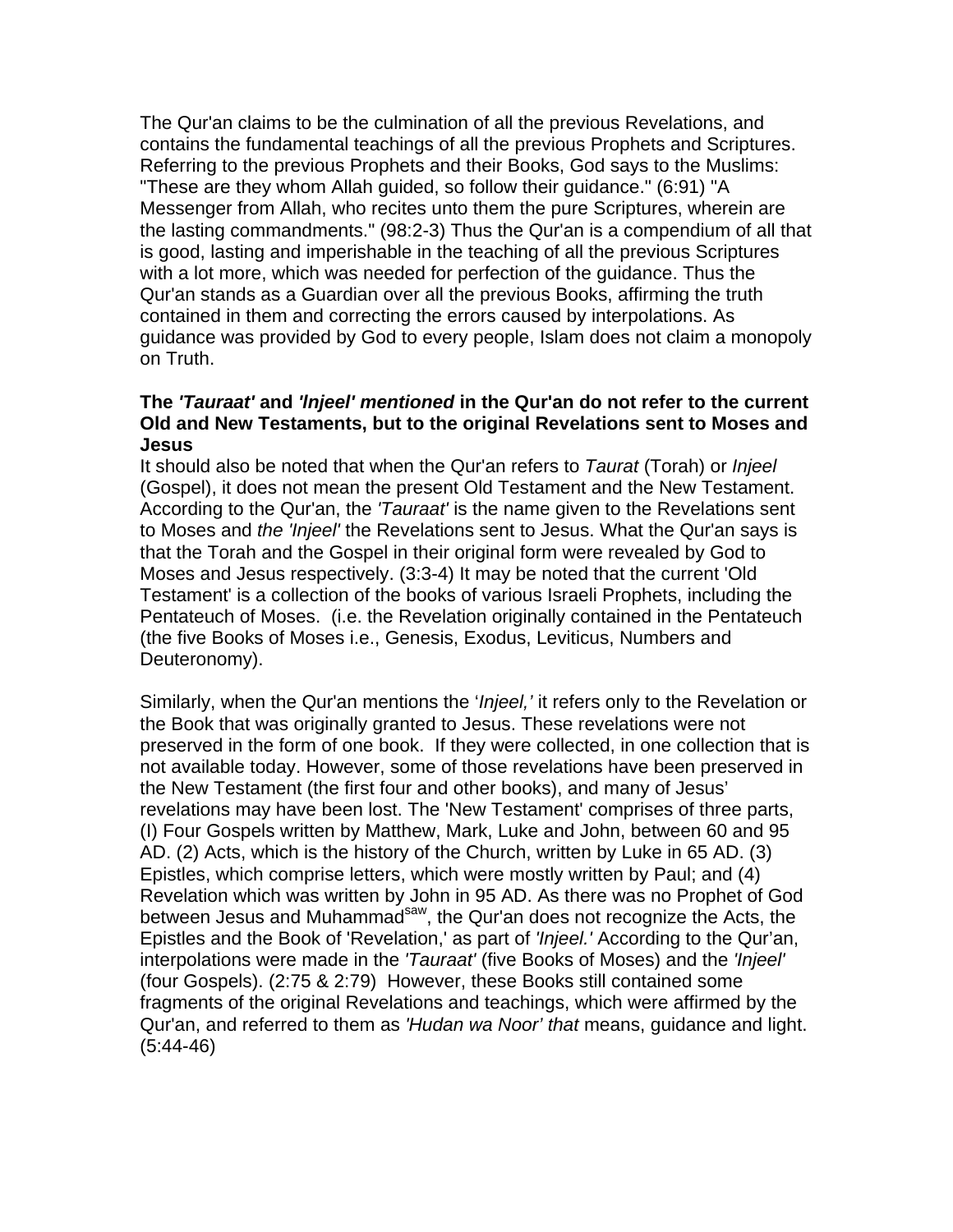# **The word** *'Kitab'* **(Book) signifies teachings revealed to Prophets and not necessarily a new** *'Shariah'* **(Law)**

In verses 83 to 87 of Chapter 6, Qur'an mentions many Prophets, their fathers, their children and their brethren and says about them: "It is these to whom We gave the Book and dominion and Prophethood." (6:89) The Prophets mentioned are Abraham, Isaac, Jacob, Noah, David, Solomon, Job, Joseph, Moses, Aaron, Zachariah, John, Jesus, Elias, Ishmael, Elisha, Jonah and Lot. Obviously, all of them were not given a new *'Shariah'* (Law), but each of them is mentioned here as being given the Book. When a Prophet of God is mentioned as having been given a Book, it would signify the Revelations granted to him, which contain, among other details, the sure news of the future and the unseen, as mentioned in the following verse: "He is the Knower of the unseen; and He reveals not His secrets to anyone, except to a Messenger of Him whom He chooses. And then He causes an escort of (guarding angels) to go before him and behind him, so that He may know that (His Messengers) have delivered the Messages of their Lord." (72: 26-29)

The Prophet Abraham<sup>as</sup> and Moses<sup>as</sup> were both given the Books, though Abraham did not bring any Law. "This, indeed, is in the former Scriptures (or Books) -- the Scriptures of Abraham and Moses." (87:18-19)

About Jesus<sup>as</sup> God says, "And He will teach him the Book and the Wisdom and the Torah and the Gospel." (3:48) The word *'Kitaab'* used here cannot be the 'Gospel' as it is separately mentioned. It means that Jesus was given the deep insight, understanding and knowledge of the Book (Torah). It may also mean that Jesus inherited the Book or *'Shariah'* that was given to Moses. His own Revelations which fulfilled or affirmed the teachings of the Torah, as stated in 3:50, may also be called the *'Kitaab'* that was given to Jesus.

# **Significance of 'Tasdeeq' (attestation or verification) of 'Torah' or 'Injeel' by the Quran**

The attestation of revealed Scriptures by the Qur'an could be in the following three ways: (1) Verification of all the contents of the Books in the present form. It was not done; otherwise the Qur'an would have not strongly condemned the fundamental dogmas of Christianity such as Jesus being taken as son of God. (2) Verification of certain parts of the Books and (3) Verification of the truth of the original revelations and of the Prophets to whom they were vouchsafed. The Qur'an verified only certain parts of the 'Torah' and *'Injeel,'* and attested them being the Books of Divine origin. *(Tafseer-e-Kabir* Vol I, P 385)

Moreover the verification, referred to in 2:41, is the fulfillment of the promise contained in Deuteronomy 18:15-18: "...1 will raise them up a prophet from among their brethren, like unto thee, and will put My words into his mouth; and he shall speak unto them all that I shall command him."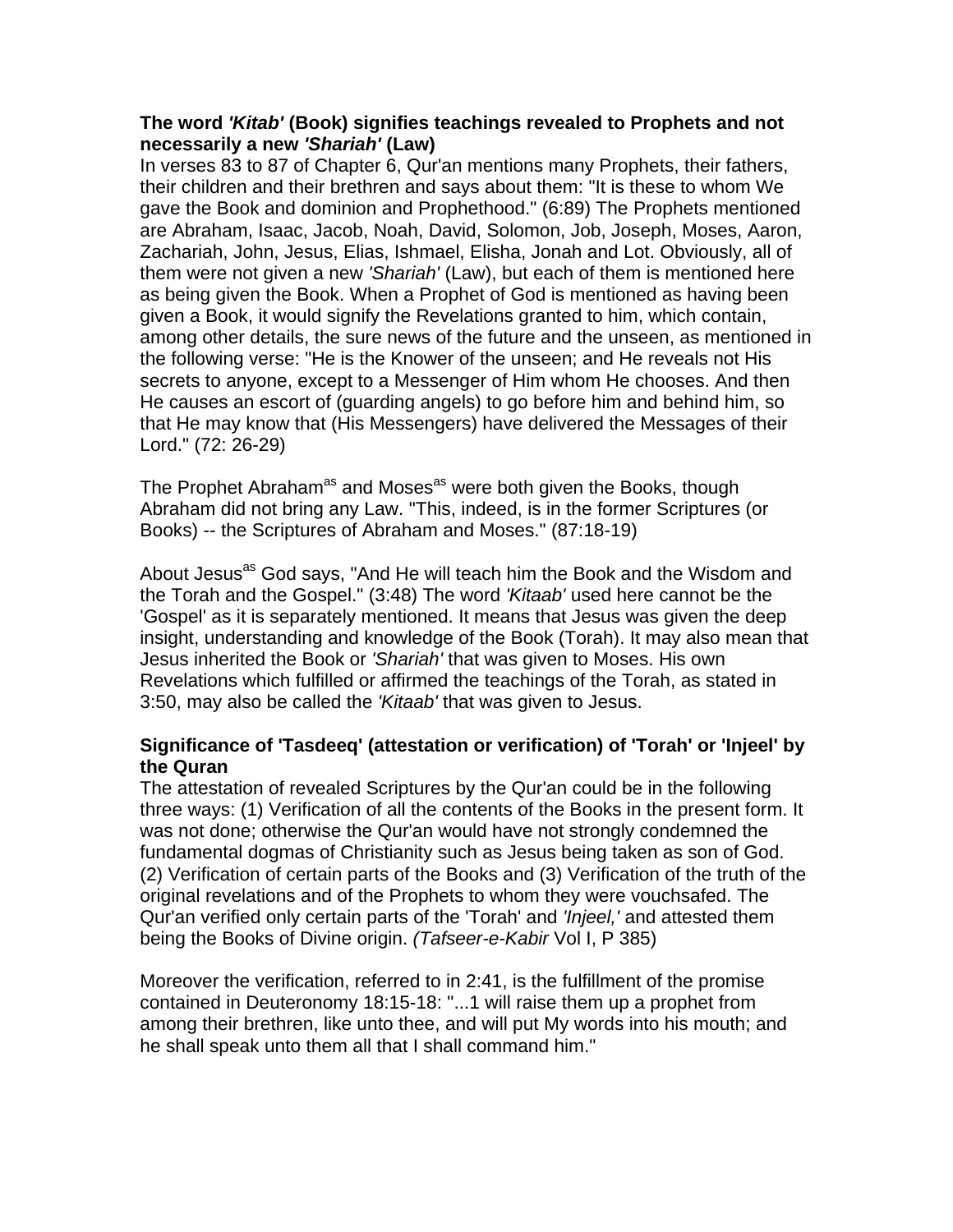This prophecy was fulfilled in the person of Holy Prophet Muhammadsaw, who was from Ishmaelites, the brethren of Israelites.

According to the Qur'an, the Holy Prophet<sup>saw</sup> was the like of the prophet sent to Pharaoh (i.e., Moses (73:15) No other Israeli Prophet - not even Jesus - said that he came in fulfillment of this prophecy.

# **Interpolations and doubts in the Old and New Testaments are admitted by Jews and Christian scholars**

For example, Rev. Dummelow writes in his Bible Commentary on page xxiv: "On close examination, however, it must be admitted that Pentateuch reveals many features inconsistent with the traditional view that in its present form it is the work of Moses. For instance, it may be safely granted that Moses did not write the account of his own death in Deut.:34... Other passages which can only with difficulty be ascribed to him are: Exodus 6:26,27; 11:3; 16:35, 36; Lev. 18:24-28; Numbers 12:3; Deut. 2:12." (Bible Commentary by Rev. Dummellow, p xxiv)

God did speak to the Prophets of Old Testament, but the external and internal evidence no longer supports the view, that the record of the Old Testament as we possess it today constitutes the word of God as was first revealed.

Hadhrat Mirza Bashiruddin Mahmood Ahmad<sup>ra</sup> (1889-1965), the second successor of the Founder of the Ahmadiyya Muslim Community writes:

"From the history of Israel we learn that in the time of Nebuchadnezzar the books of Israel were burnt and destroyed. They were re-written by the Prophet Ezra, and of Ezra we read in the Jewish literature: 'It was forgotten but Ezra restored it.'" (Jewish Encyclopedia Vol 5, P 322)

And again:

"Ezra re-established the text of the Pentateuch, introducing therein the Assyrian or square characters." (Jew. Enc. Vol 5, p 322)

He showed his doubts concerning the correctness of some words of the text by placing points over them. Should Elijah, said he, approve the text, the points will be disregarded; should he disapprove, the doubtful words will be removed from the text. (Jew. Enc. Vol 5, P 322) There are numerous contradictions in the Old Testament, it contains savage and irrational teachings and Prophets are defamed by it, which cannot be attributed to God, and so must have been incorporated by the writers. For detail, please see 'Introduction to the Study of Holy Quran' by Hadhrat Mirza Bashiruddin Mahmood Ahmad, P xvii to xxx.

# **Interpolations in the New Testament**

The New Testament has also suffered interpolations and changes in form as well as matter. The following points deserve to be reflected upon: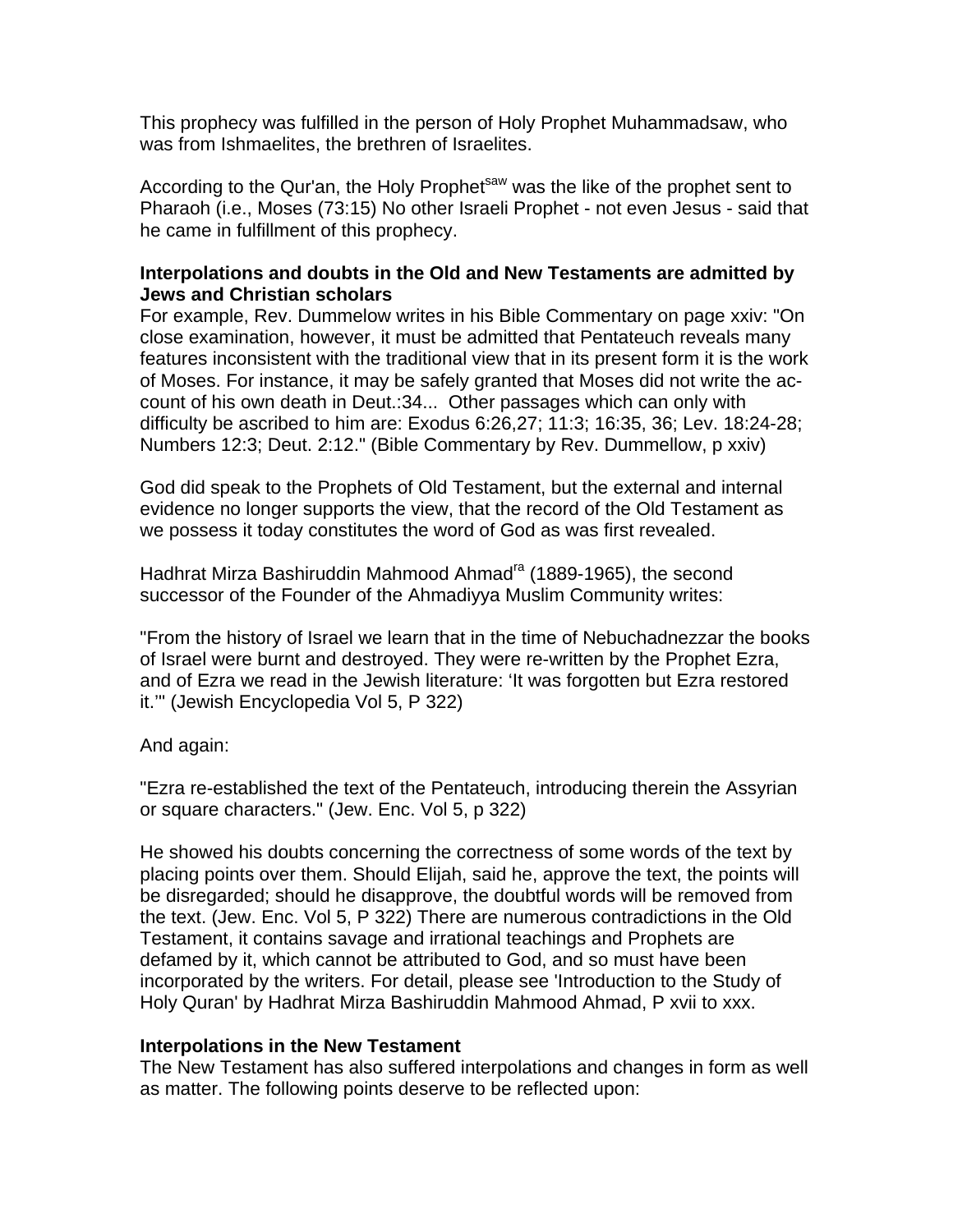The books other than the four Gospels of New Testament were mostly written by Paul who was neither a disciple of Jesus, nor had ever met him physically. Even the four Gospels were neither written by Jesus himself, nor written by his principal disciples. The Gospels were written many decades after the event of Crucifixion and so were not authorized or approved by Jesus. The writers of the Gospels are obscure persons and their narrations pertained to only about three years of Jesus' life. Some Gospels written by Barnabas, Thomas and Hermas, who were disciples of Jesus, have been discovered. They contradict some of the basic teachings of the current Gospels.

No original manuscript of the current New Testament exists and hence its absolute authenticity cannot be established. Jesus<sup>as</sup> spoke the Aramaic language, but no Gospels are available in that language. What we possess today is only the translations of the translations; and the translations cannot be believed as word of God. The Christian scholars themselves regard the Gospels as accounts of the life of Jesus narrated by others and not the words of God.

The Pocket Bible Handbook while introducing the Gospels *(Injeel)* writes: "The Gospels: The first section of the New Testament, called the Gospels, consists of four accounts of the life of Jesus. (The word 'gospel' means 'good news') The first three gospels have been given the title 'Synoptic' because they look at Jesus' life from a similar point of view." (Pocket Bible Handbook, Meridian Publications, P 103)

# **Contradictions in the New Testament**

There are many contradictions in the New Testament, which are not possible in the words of God. A few examples are stated below:

(1) How man is justified, by works or faith? James 2: 14 & 2:26 says, "By works man is justified and not by faith alone." But according to Galatians, "A man is not justified by the works of law, but by the faith of Jesus Christ." (Galatians 2:16)

(2) Can the Law of the Old Testament (Shariah) be changed or not? Luke says the Law cannot change, but Hebrew says that since now the priesthood has been changed, the change in Mosaic Law has also become necessary. "And it is easier for heaven and earth to pass, than one tittle of the law to change (Luke 16:17) "For the priesthood being changed, there is made of necessity a change also of the law." (Hebrew 7:12)

(3) Should the law be followed in order to enter the kingdom of heaven or the law is a curse? Matthew says the law must be followed, but Galatian says the law is a curse. "Whosoever, therefore, shall break one of the least commandments and shall teach men so, he shall be called the least in the kingdom of heaven." (Matthew 5:17-19) "Christ hath redeemed us from the curse of the law, being made a curse for us; for it is written, cursed is everyone that hangeth on a tree." (Galatians 3:13)